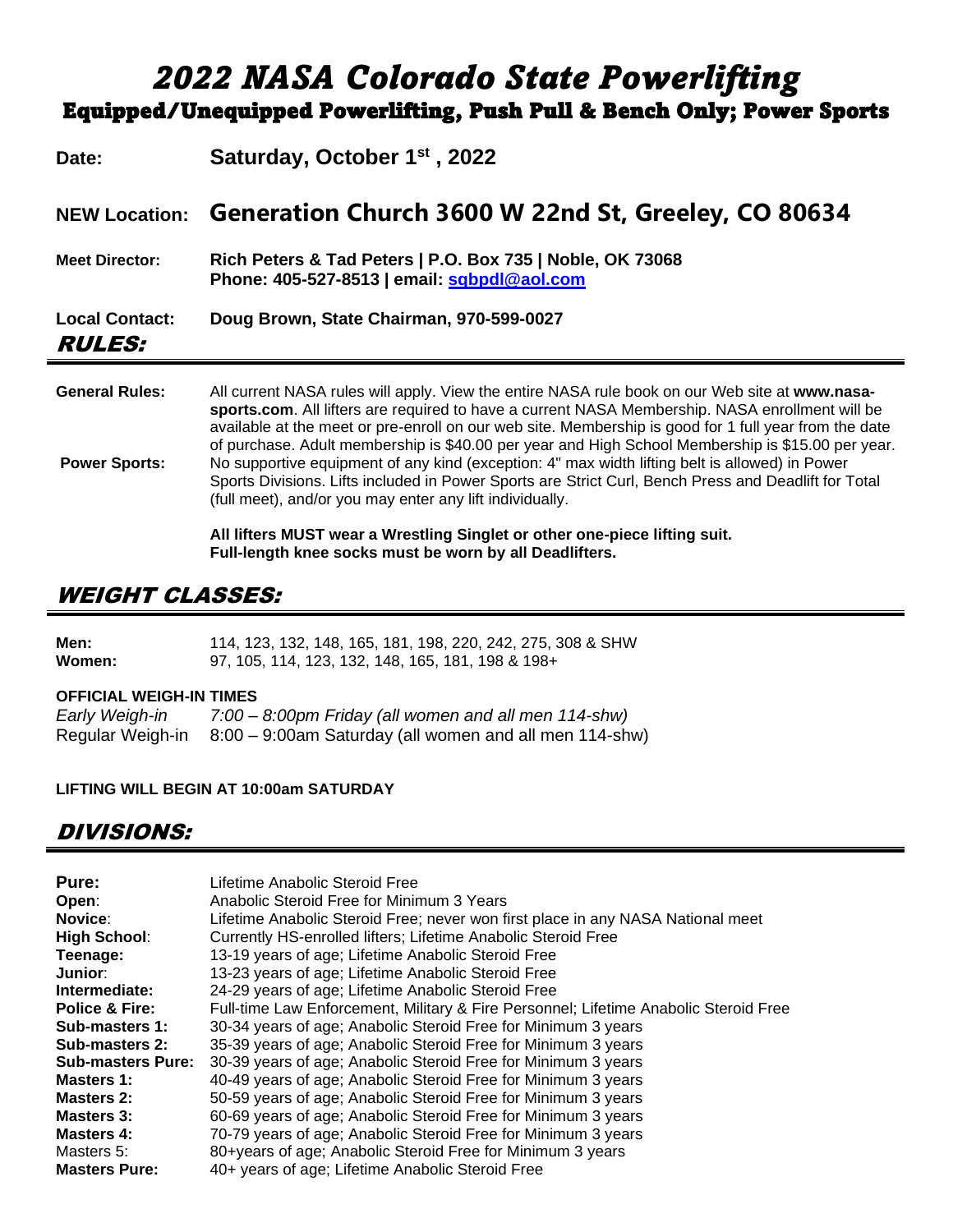| <b>Equipped Powerlifting</b><br>Consists of lifters best Squat, Bench Press and Deadlift for a<br>Total. Single-ply Squat Suit and BP Shirt + Lifting Belt and<br>Knee/Wrist wraps.                                                                                                                                                                                                       | <b>Unequipped Powerlifting</b><br>Consists of lifters best Squat, Bench Press and Deadlift<br>for a Total. Lifting Belt and Knee/Wrist wraps. |  |  |  |
|-------------------------------------------------------------------------------------------------------------------------------------------------------------------------------------------------------------------------------------------------------------------------------------------------------------------------------------------------------------------------------------------|-----------------------------------------------------------------------------------------------------------------------------------------------|--|--|--|
| <b>Equipped Push/Pull</b>                                                                                                                                                                                                                                                                                                                                                                 | <b>Unequipped Push/Pull</b>                                                                                                                   |  |  |  |
| Consists of lifters best Bench Press and Deadlift for a Total.                                                                                                                                                                                                                                                                                                                            | Consists of lifters best Bench Press and Deadlift for a                                                                                       |  |  |  |
| Single-ply BP Shirt + Lifting Belt and Knee/Wrist wraps.                                                                                                                                                                                                                                                                                                                                  | Total. Lifting Belt and Knee/Wrist wraps.                                                                                                     |  |  |  |
| <b>Equipped Bench Only</b>                                                                                                                                                                                                                                                                                                                                                                | <b>Unequipped Bench Only</b>                                                                                                                  |  |  |  |
| Single-ply BP Shirt + Lifting Belt and Wrist wraps.                                                                                                                                                                                                                                                                                                                                       | Lifting Belt and Wrist wraps.                                                                                                                 |  |  |  |
| <b>Power Sports Full Meet</b><br>Consists of the lifters best Curl, Bench Press and Deadlift for a Total. 4" max width Lifting Belt only.<br><b>Retro Powerlifting – Powerlifting Rules and lifting belt only allowed</b><br><b>Power Clean or Power Press Only</b><br>Enter either Power Clean (PC or Power Press individually) Power Press consists of the Total of your PC and your BP |                                                                                                                                               |  |  |  |

### ENTRY FEES:

#### *\$5.00 Late Fee applies on Deadline Date - Cash and Credit Cards Only for all late entries. No Late Fee if entering 2 or more events or divisions.*

**Individual Lifters:** Powerlifting, Push/Pull, Power Clean Only, Power Press, Bench Press Only (Equipped and Unequipped); Power Sports (Full Meet and Individual Events): **\$75.00 for first division entered; \$40.00 for each additional division entered.** NOTE: In Power Sports Individual Events – Awards in each individual event entered

**High School Lifters:** Powerlifting, Push/Pull, Bench Press Only (Equipped and Unequipped); Power Sports (Full Meet and Individual Events): **\$50.00 for first division entered; \$35.00 for each additional division entered.** NOTE: In Power Sports Individual Events – Awards in each individual event entered.

**Team Entry Fee: \$50.00 per team entry.** This fee is for the Team Trophy. Team rosters MUST be turned in by the start of lifting on Saturday. Maximum 10 members per team.

#### **Return All Entries and Entry Fees to: NASA | PO Box 735 | Noble, OK 73068 Or enter online at our Web site: [www.nasa-sports.com](http://www.nasa-sports.com/)**

### AWARDS:

**Individual Lifters:** 1st thru 5th Place Awards for each weight class in each division for Powerlifting, Push Pull, Bench Press Only, and Power Sports contests. Awards will consist of National Championship medals, Column Trophies, Sculptured Trophies, Large Plaques and Medium Plaques. Selection of all awards will be determined by overall rankings.

**Teams:** 1st thru 3rd Place Trophies for Powerlifting, Push Pull, Bench Press Only, and Power Sports Teams.

# NATIONAL RECORDS:

All National & State Record Attempts will be allowed in this meet. Please check the current National & State Records for the correct Division to enter and the current records. **You MUST be entered in the correct Division to break the Records.** i.e., to break Masters 1 records you MUST be entered in the Masters 1 Division. All Records are online; they will not be available at the meet.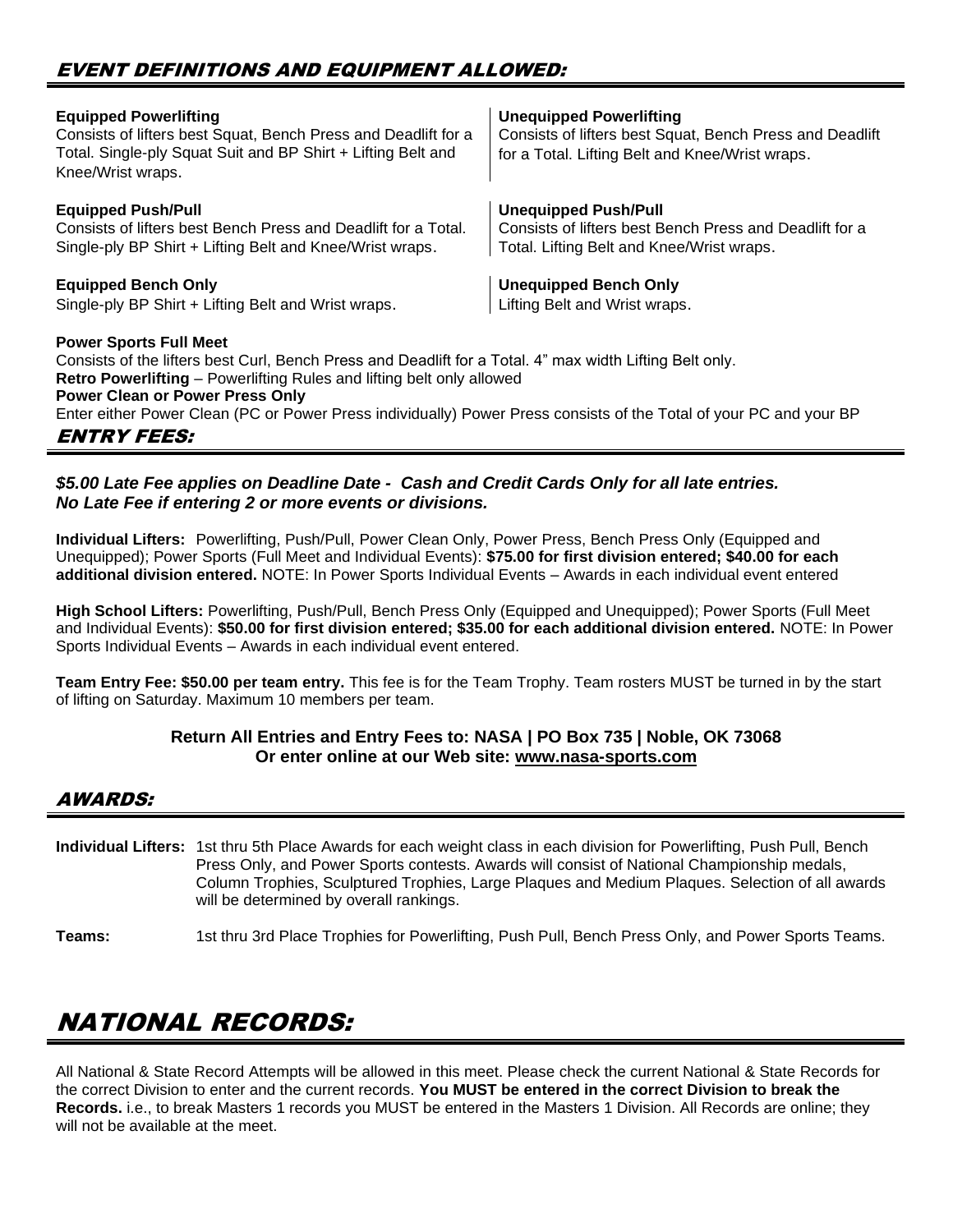| 2022 Colorado Regional Championships<br>October 1 <sup>st</sup> , 2022<br>Generation Church 3600 W 22nd St, Greeley, CO 80634<br>→ IMPORTANT: Late Fee of \$10.00 begins September 26th $\leftarrow$ Late Fees Will Be Strictly Enforced                                                                                                                                                                                                                                                                                                                                                                                                                                                                                                                                                                                                                                                                                                                                                                                                                                                                                                                                                                                                                                                                                                                                                                                                                                                                  |                     |                                                              |                     |                     |  |  |  |  |
|-----------------------------------------------------------------------------------------------------------------------------------------------------------------------------------------------------------------------------------------------------------------------------------------------------------------------------------------------------------------------------------------------------------------------------------------------------------------------------------------------------------------------------------------------------------------------------------------------------------------------------------------------------------------------------------------------------------------------------------------------------------------------------------------------------------------------------------------------------------------------------------------------------------------------------------------------------------------------------------------------------------------------------------------------------------------------------------------------------------------------------------------------------------------------------------------------------------------------------------------------------------------------------------------------------------------------------------------------------------------------------------------------------------------------------------------------------------------------------------------------------------|---------------------|--------------------------------------------------------------|---------------------|---------------------|--|--|--|--|
| Lifters entering 2+ Divisions or events DO NOT have to pay the Late Fee!                                                                                                                                                                                                                                                                                                                                                                                                                                                                                                                                                                                                                                                                                                                                                                                                                                                                                                                                                                                                                                                                                                                                                                                                                                                                                                                                                                                                                                  |                     |                                                              |                     |                     |  |  |  |  |
| Enter on-line at www.nasa-sports.com                                                                                                                                                                                                                                                                                                                                                                                                                                                                                                                                                                                                                                                                                                                                                                                                                                                                                                                                                                                                                                                                                                                                                                                                                                                                                                                                                                                                                                                                      |                     |                                                              |                     |                     |  |  |  |  |
|                                                                                                                                                                                                                                                                                                                                                                                                                                                                                                                                                                                                                                                                                                                                                                                                                                                                                                                                                                                                                                                                                                                                                                                                                                                                                                                                                                                                                                                                                                           |                     |                                                              |                     | <b>Sex</b>          |  |  |  |  |
| <b>Name</b>                                                                                                                                                                                                                                                                                                                                                                                                                                                                                                                                                                                                                                                                                                                                                                                                                                                                                                                                                                                                                                                                                                                                                                                                                                                                                                                                                                                                                                                                                               |                     |                                                              | <b>Weight Class</b> | Age                 |  |  |  |  |
| <b>Address</b>                                                                                                                                                                                                                                                                                                                                                                                                                                                                                                                                                                                                                                                                                                                                                                                                                                                                                                                                                                                                                                                                                                                                                                                                                                                                                                                                                                                                                                                                                            | City                |                                                              | <b>State</b>        | Zip                 |  |  |  |  |
| <b>E-mail Address</b>                                                                                                                                                                                                                                                                                                                                                                                                                                                                                                                                                                                                                                                                                                                                                                                                                                                                                                                                                                                                                                                                                                                                                                                                                                                                                                                                                                                                                                                                                     | <b>Phone</b>        |                                                              |                     |                     |  |  |  |  |
|                                                                                                                                                                                                                                                                                                                                                                                                                                                                                                                                                                                                                                                                                                                                                                                                                                                                                                                                                                                                                                                                                                                                                                                                                                                                                                                                                                                                                                                                                                           |                     | Division(s) Entered (i.e. Juniors, Masters-1, Open, etc.):   |                     |                     |  |  |  |  |
|                                                                                                                                                                                                                                                                                                                                                                                                                                                                                                                                                                                                                                                                                                                                                                                                                                                                                                                                                                                                                                                                                                                                                                                                                                                                                                                                                                                                                                                                                                           | <b>1st Division</b> | 2nd Division                                                 | 3rd Division        | <b>4th Division</b> |  |  |  |  |
| <b>Events Entered:</b>                                                                                                                                                                                                                                                                                                                                                                                                                                                                                                                                                                                                                                                                                                                                                                                                                                                                                                                                                                                                                                                                                                                                                                                                                                                                                                                                                                                                                                                                                    | \$75 (\$50 for HS)  | \$40.00 (\$35 HS)                                            | \$40.00 (\$35 HS)   | \$40.00 (\$35 HS)   |  |  |  |  |
| Equipped Powerlifting - Full Meet                                                                                                                                                                                                                                                                                                                                                                                                                                                                                                                                                                                                                                                                                                                                                                                                                                                                                                                                                                                                                                                                                                                                                                                                                                                                                                                                                                                                                                                                         |                     |                                                              |                     |                     |  |  |  |  |
| Unequipped Powerlifting - Full Meet                                                                                                                                                                                                                                                                                                                                                                                                                                                                                                                                                                                                                                                                                                                                                                                                                                                                                                                                                                                                                                                                                                                                                                                                                                                                                                                                                                                                                                                                       |                     |                                                              |                     |                     |  |  |  |  |
| <b>Equipped Push Pull</b>                                                                                                                                                                                                                                                                                                                                                                                                                                                                                                                                                                                                                                                                                                                                                                                                                                                                                                                                                                                                                                                                                                                                                                                                                                                                                                                                                                                                                                                                                 |                     |                                                              |                     |                     |  |  |  |  |
| <b>Unequipped Push Pull</b>                                                                                                                                                                                                                                                                                                                                                                                                                                                                                                                                                                                                                                                                                                                                                                                                                                                                                                                                                                                                                                                                                                                                                                                                                                                                                                                                                                                                                                                                               |                     |                                                              |                     |                     |  |  |  |  |
| Equipped Bench Only                                                                                                                                                                                                                                                                                                                                                                                                                                                                                                                                                                                                                                                                                                                                                                                                                                                                                                                                                                                                                                                                                                                                                                                                                                                                                                                                                                                                                                                                                       |                     |                                                              |                     |                     |  |  |  |  |
| Unequipped Bench Only                                                                                                                                                                                                                                                                                                                                                                                                                                                                                                                                                                                                                                                                                                                                                                                                                                                                                                                                                                                                                                                                                                                                                                                                                                                                                                                                                                                                                                                                                     |                     |                                                              |                     |                     |  |  |  |  |
| Power Sports - Full Meet Curl, BP, DL                                                                                                                                                                                                                                                                                                                                                                                                                                                                                                                                                                                                                                                                                                                                                                                                                                                                                                                                                                                                                                                                                                                                                                                                                                                                                                                                                                                                                                                                     |                     |                                                              |                     |                     |  |  |  |  |
| Power Sports Strict Curl Only                                                                                                                                                                                                                                                                                                                                                                                                                                                                                                                                                                                                                                                                                                                                                                                                                                                                                                                                                                                                                                                                                                                                                                                                                                                                                                                                                                                                                                                                             |                     |                                                              |                     |                     |  |  |  |  |
| Power Sports Bench Press Only                                                                                                                                                                                                                                                                                                                                                                                                                                                                                                                                                                                                                                                                                                                                                                                                                                                                                                                                                                                                                                                                                                                                                                                                                                                                                                                                                                                                                                                                             |                     |                                                              |                     |                     |  |  |  |  |
| Power Sports Deadlift Only                                                                                                                                                                                                                                                                                                                                                                                                                                                                                                                                                                                                                                                                                                                                                                                                                                                                                                                                                                                                                                                                                                                                                                                                                                                                                                                                                                                                                                                                                |                     |                                                              |                     |                     |  |  |  |  |
| Power Press Only (bp + power clean)                                                                                                                                                                                                                                                                                                                                                                                                                                                                                                                                                                                                                                                                                                                                                                                                                                                                                                                                                                                                                                                                                                                                                                                                                                                                                                                                                                                                                                                                       |                     |                                                              |                     |                     |  |  |  |  |
| Power Clean Only                                                                                                                                                                                                                                                                                                                                                                                                                                                                                                                                                                                                                                                                                                                                                                                                                                                                                                                                                                                                                                                                                                                                                                                                                                                                                                                                                                                                                                                                                          |                     |                                                              |                     |                     |  |  |  |  |
| Retro Powerlifting (belt only)                                                                                                                                                                                                                                                                                                                                                                                                                                                                                                                                                                                                                                                                                                                                                                                                                                                                                                                                                                                                                                                                                                                                                                                                                                                                                                                                                                                                                                                                            |                     |                                                              |                     |                     |  |  |  |  |
| Total number of Divisions Entered:                                                                                                                                                                                                                                                                                                                                                                                                                                                                                                                                                                                                                                                                                                                                                                                                                                                                                                                                                                                                                                                                                                                                                                                                                                                                                                                                                                                                                                                                        |                     | <b>Total Amount Enclosed</b><br>Incl. Late Fee if applicable |                     | Check No.           |  |  |  |  |
|                                                                                                                                                                                                                                                                                                                                                                                                                                                                                                                                                                                                                                                                                                                                                                                                                                                                                                                                                                                                                                                                                                                                                                                                                                                                                                                                                                                                                                                                                                           |                     |                                                              |                     |                     |  |  |  |  |
| I Realize This Competition is an Anabolic Steroid Free Meet and that I MAY be Tested by Urinalysis<br>In consideration of your acceptance of this entry, I hereby waive, for myself, my heirs and assigns, any and all claims for<br>injury or damages which myself or my family may incur by virtue of my competing in this contest as against Rich Peters,<br>Tad Peters, NASA Powerlifting, Generation Church, Doug Brown, Jeff & Meridith Miller, NASA, the facility used and any<br>and all of their agents and employees. I also realize that the sport of Powerlifting is a highrisk sport and that I could be<br>injured. I certify that I am in good physical health and have no serious health problems and that I assume full responsibility<br>for such conditions. I realize that I am fully responsible for my well-being and safety in the warm-up room, on the lifting<br>platform and while I am lifting at this event. I certify, by my signature, that I have read this waiver and fully understand and<br>accept its terms. I agree to the testing methods adopted by NASA, Coefficient System and/or Urine Testing. I agree that if<br>I test positive for anabolic steroids my name can be made public. I also agree to abide by the NASA Rules of Conduct and<br>Sportsmanship. I do hereby verify my acceptance by my signature below and /or my on-line entry.<br>Do Not Sign This Waiver Before Reading It Fully and Carefully. If you do not accept its terms, DO NOT sign it. |                     |                                                              |                     |                     |  |  |  |  |
| <b>Athlete's Signature</b>                                                                                                                                                                                                                                                                                                                                                                                                                                                                                                                                                                                                                                                                                                                                                                                                                                                                                                                                                                                                                                                                                                                                                                                                                                                                                                                                                                                                                                                                                |                     |                                                              | <b>Date</b>         |                     |  |  |  |  |
| Parent's Signature if Athlete is under 18 years of age                                                                                                                                                                                                                                                                                                                                                                                                                                                                                                                                                                                                                                                                                                                                                                                                                                                                                                                                                                                                                                                                                                                                                                                                                                                                                                                                                                                                                                                    |                     |                                                              |                     |                     |  |  |  |  |
|                                                                                                                                                                                                                                                                                                                                                                                                                                                                                                                                                                                                                                                                                                                                                                                                                                                                                                                                                                                                                                                                                                                                                                                                                                                                                                                                                                                                                                                                                                           |                     |                                                              |                     |                     |  |  |  |  |

**Return All Entries and Entry Fees to: NASA \* P.O. Box 735 \* Noble, OK 73068**